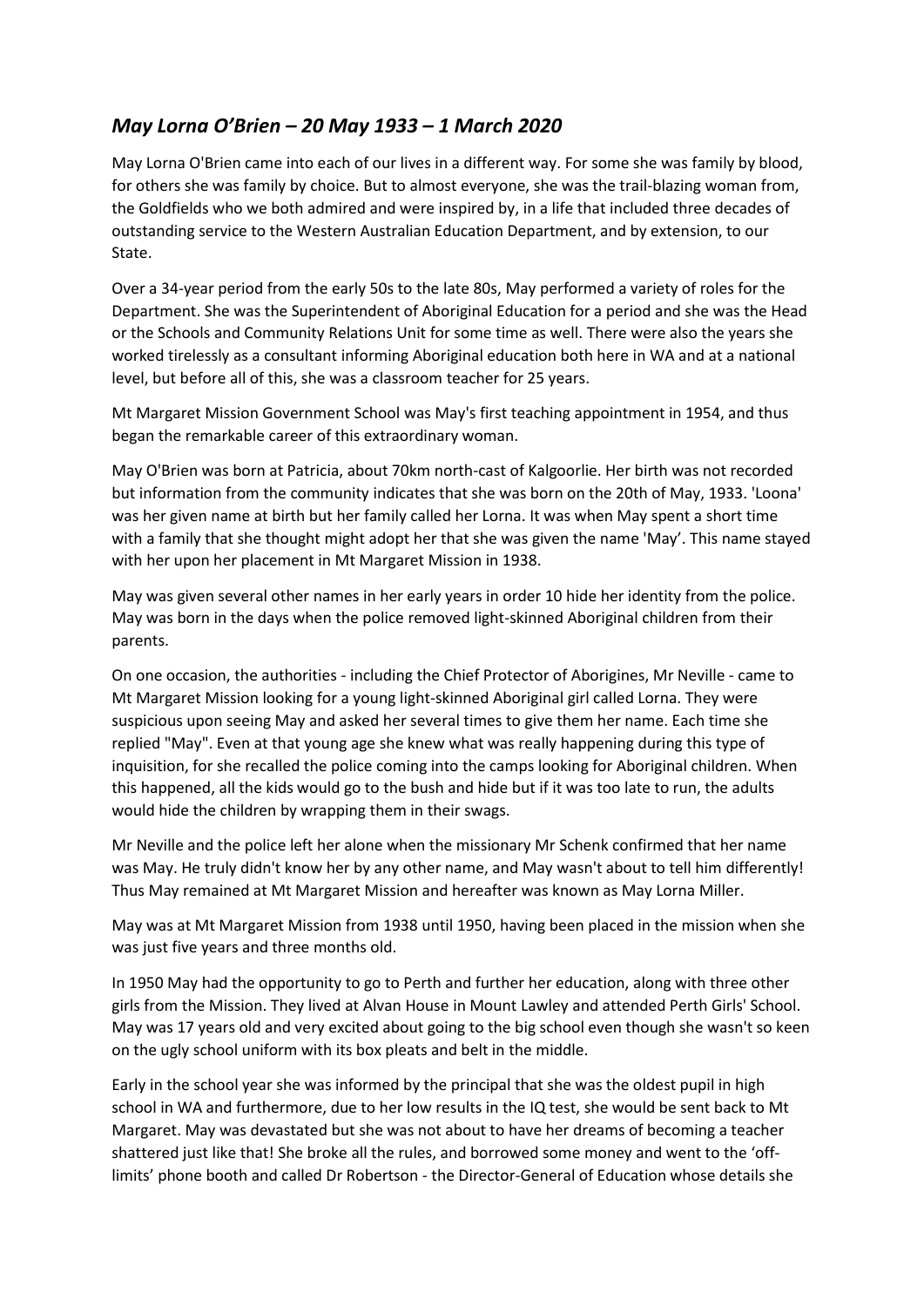had seen one day and cleverly put in her prized telephone book! Her phone call had the desired effect and May remained at Perth Girls' School for two years.

In 1952 May commenced teacher training at Claremont Teacher's College where she successfully completed her junior primary teaching qualifications. May loved being at Claremont because for the first time in her life she was able to make her own decisions and do the things that she wanted to do. May became the first Aboriginal female teacher in Western Australia. She returned to Mt Margaret Mission and taught there for five years before being transferred to the Methodist Mission School at Mogumber.

After two years at Mogumber; May broke new ground and in 1961, she transferred to Mount Hawthorn Infant School and for the first time taught non-Aboriginal children - which was a significant moment in the history of education in WA. May taught at Mount Hawthorn for IO years and then at Nollamara Primary School for eight years.

May's interest in politics really grew in 1972 when the Whitlam Labor Government came to power with Kim Beazley Snr the Minister for Education. May took the opportunity to provide advice to the Federal Government through the Aboriginal education portfolio of the School's Commission. Every second Friday she flew to Canberra attending meetings on Saturday and Sunday before flying home on Sunday night.

The Education Department supported May's role on the Commission and the important work she was doing. As a result, in August 1978 she stopped teaching at Nollamara Primary and became an Aboriginal education consultant for the Department. May then began rapidly climbing the ranks, progressing to Senior Education Officer and after that Superintendent of Aboriginal Education from 1985-1988.

In 1983 May was awarded the Churchill fellowship and spent four months in the USA, Canada and England.

In 1988, restructuring was taking place in the Education Department. Redundancy packages were being offered and May saw this as a good opportunity to explore her passions outside of teaching in particular recording Aboriginal language and writing children's books of which she wrote IO including the Badudu Stories which are anecdotes from her own childhood; and the Bawu Stories which are five traditional stories of the Wongutha people of the Eastern Goldfields in WA.

May sat on, and chaired, many committees, too numerous to list all of them. She actively participated in co1nn1ittees or boards that were about education, justice, child protection and reconciliation. From 1996 - 2002, she chaired the Aboriginal Education and Training Council, a ministerial council which provided independent grassroots advice to the WA Minister for Education.

May worked actively in education at the local, regional, state and national levels. She was a foundation member of the National Aboriginal Education Committee and actively contributed to Aboriginal education on countless national committees. May was appointed as one of seventeen Aboriginal Ambassadors whose role it was to promote the benefits of the National Indigenous English Literacy and Numeracy Strategy.

May believed teaching was one of the most rewarding jobs on earth because of the opportunity it provides to mould the lives of students.

May received many accolades over the years, which she always received with her typical grace and humility. In 1977 May was awarded the British Empire Medal (BEM) for her service to education